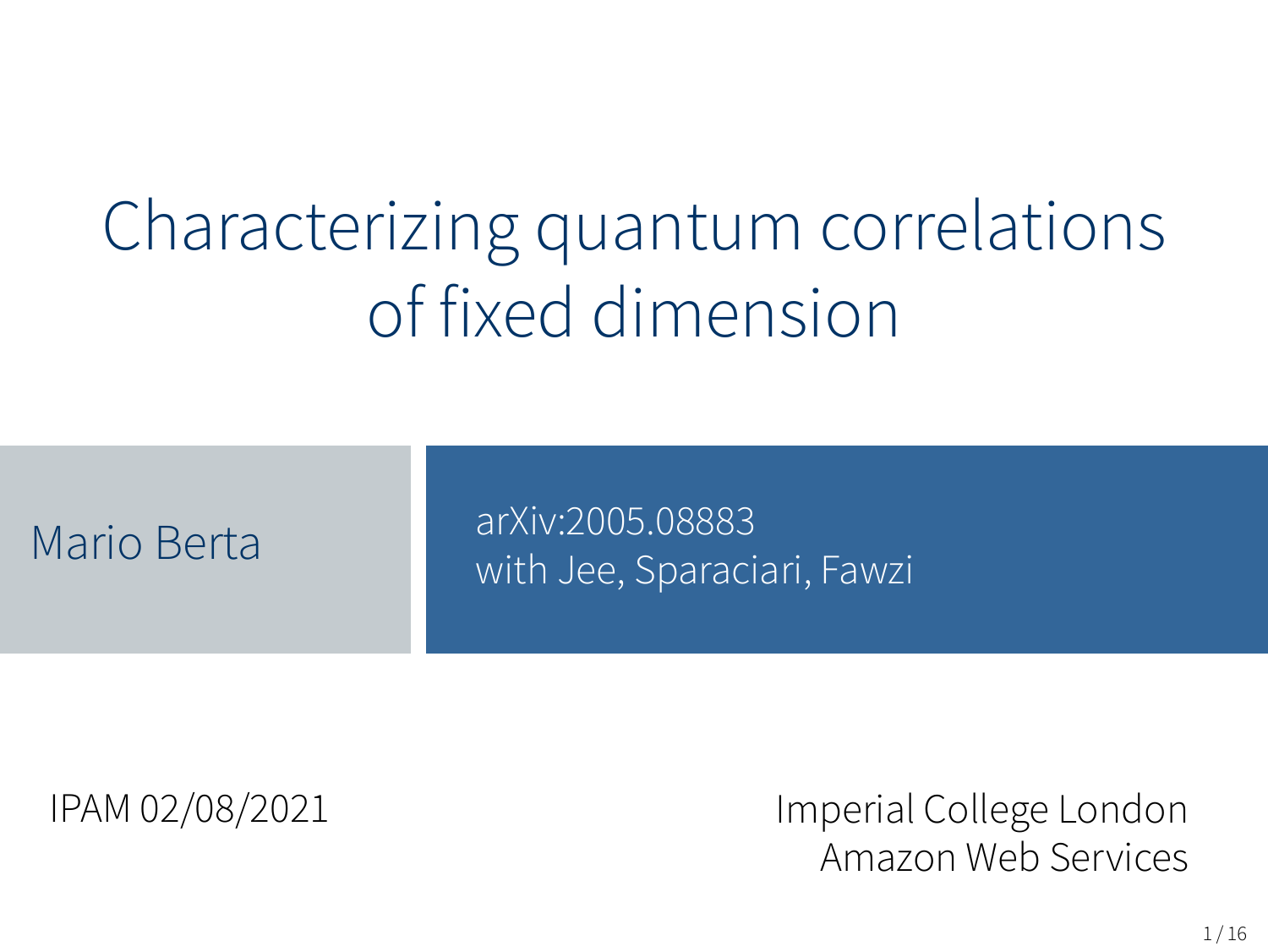## Motivation

▸ Entanglement leads to quantum correlations stronger than classical correlations [Bell 64]:

#### **Bell inequalities**

#### **Questions**

- ▸ How to quantify classical vs quantum correlations?
- ▸ How does this depend on the underlying dimension?
- ▸ What is the computational complexity of correlations?
- ▸ Quantifying correlations in multipartite systems from computer science perspective:

#### **Non-local games**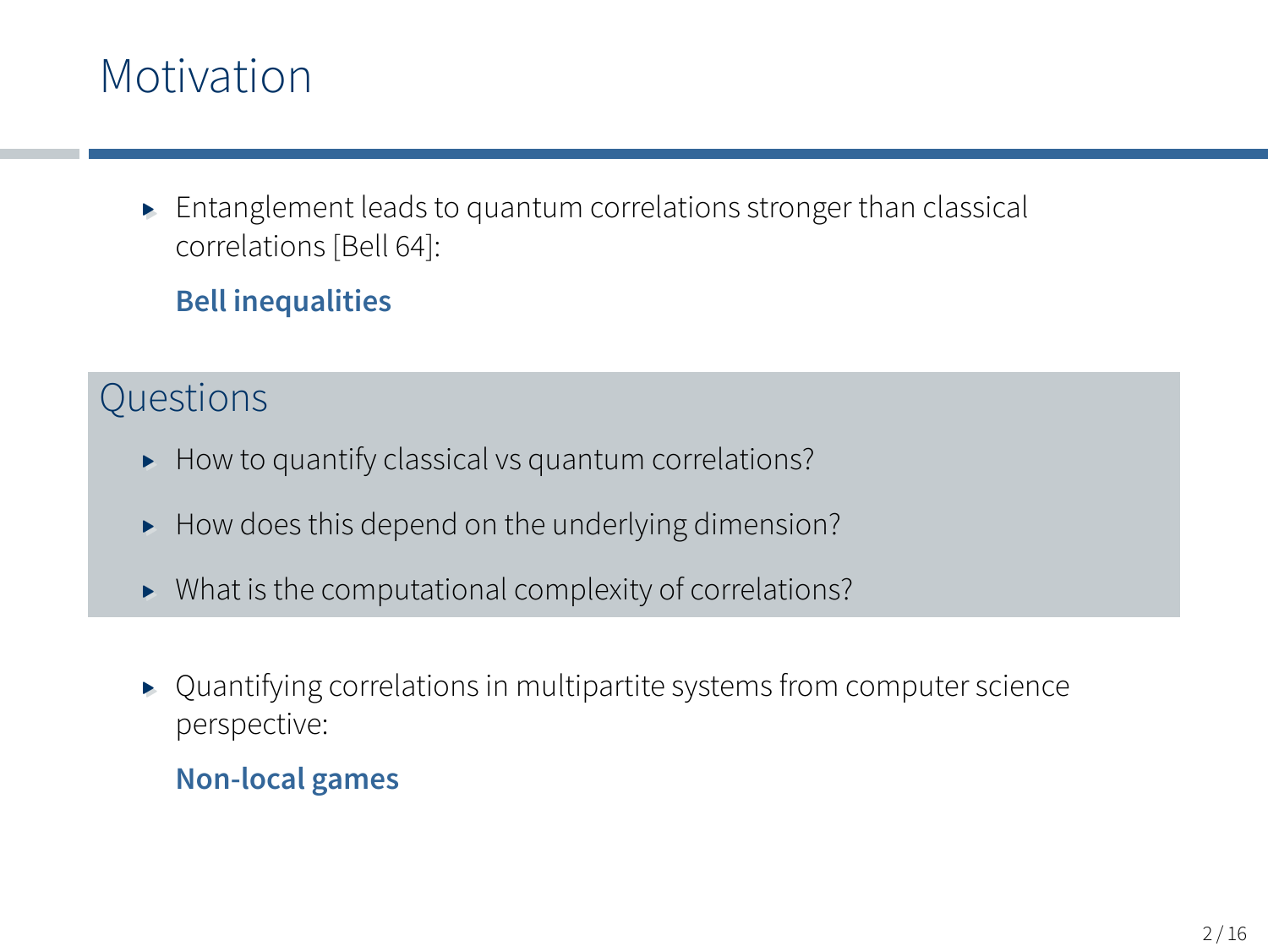Non-local games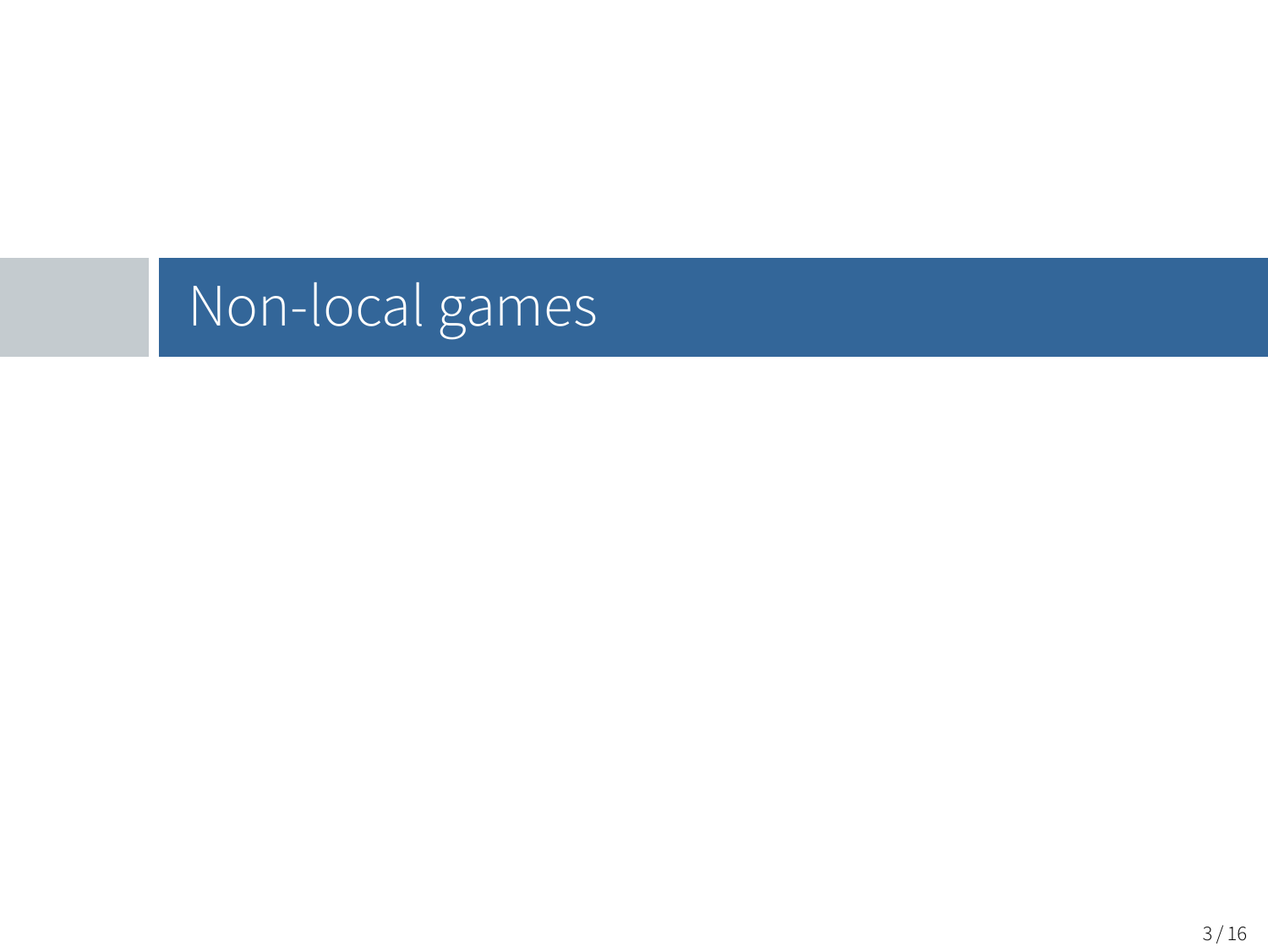## Setting

▸ Two-prover one-round games:



- ▸ Referee gives Alice and Bob **questions** *<sup>q</sup>*<sup>1</sup> <sup>∈</sup> *<sup>Q</sup>*<sup>1</sup> and *<sup>q</sup>*<sup>2</sup> <sup>∈</sup> *<sup>Q</sup>*<sup>2</sup> according to the probability distribution π(*q*1*, q*<sup>2</sup>)
- ▸ Alice and Bob give **answers** *<sup>a</sup>*<sup>1</sup> <sup>∈</sup> *<sup>A</sup>*<sup>1</sup> and *<sup>a</sup>*<sup>2</sup> <sup>∈</sup> *<sup>A</sup>*<sup>2</sup> back to the referee
- ▸ Alice and Bob win or lose according to the **rule function**  $V: A_1 \times A_2 \times O_1 \times O_2 \rightarrow \{0, 1\}$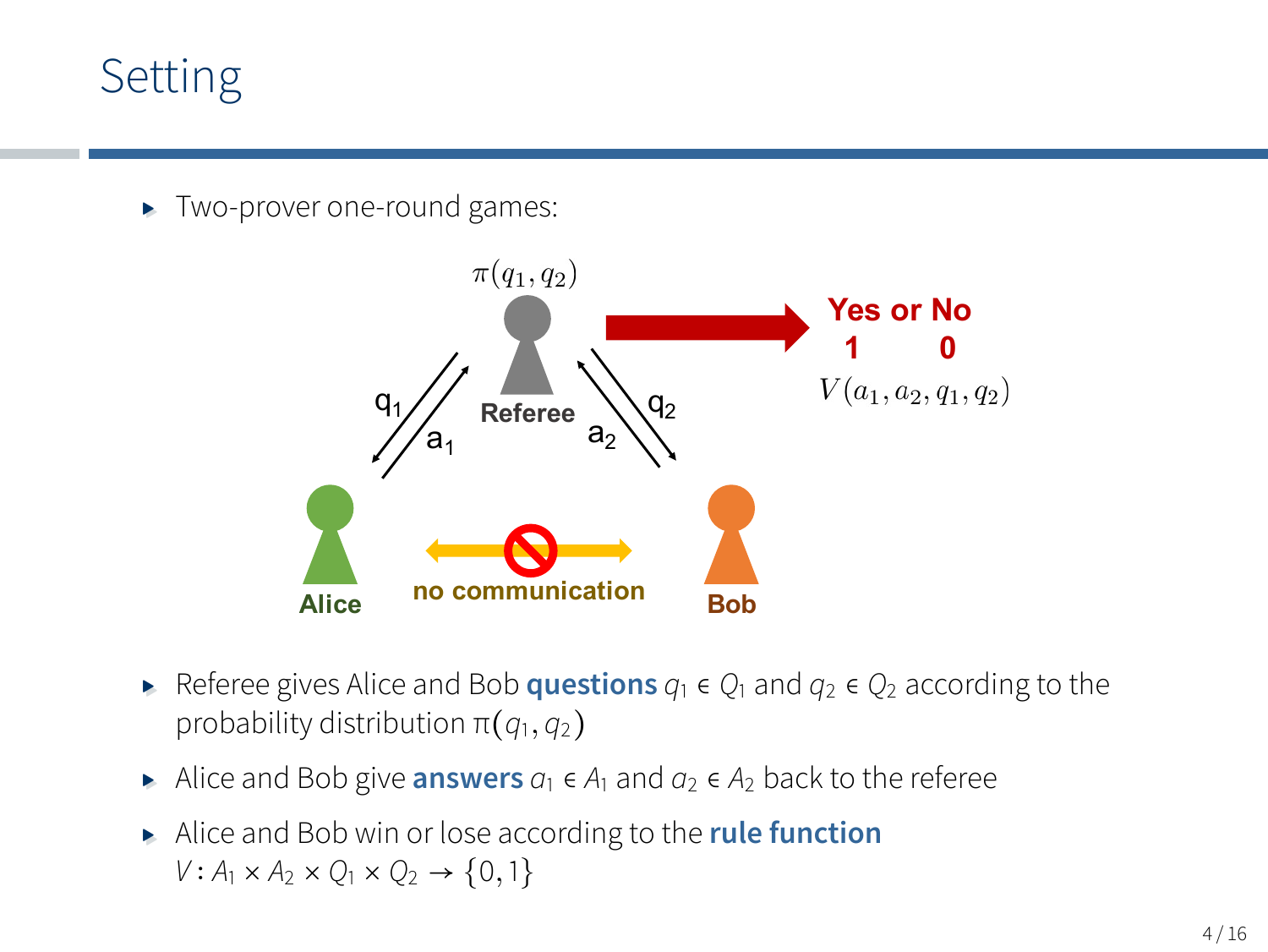## Maximum winning probabilities



▸ **CHSH game** <sup>∣</sup>*A*<sup>1</sup><sup>∣</sup> <sup>=</sup> <sup>∣</sup>*A*<sup>2</sup><sup>∣</sup> <sup>=</sup> <sup>∣</sup>*Q*<sup>1</sup><sup>∣</sup> <sup>=</sup> <sup>∣</sup>*Q*<sup>2</sup><sup>∣</sup> <sup>=</sup> <sup>2</sup>, <sup>π</sup>(*q*1*, <sup>q</sup>*<sup>2</sup>) <sup>=</sup> 1 4 [Clauser *et al.* 69]:

 $V_{CHSH}(a_1, a_2, q_1, q_2) = 1$  if  $q_1 \cdot q_2 = a_1 \oplus a_2$ , and  $V_{CHSH}(a_1, a_2, q_1, q_2) = 0$  otherwise

▸ Correlations quantified by respective **maximum winning probabilities**:

$$
\omega_C(V,\pi) := \sup_{(e,d)} \sum_{q_1,q_2} \pi(q_1,q_2) \sum_{a_1,a_2} V(a_1,a_2,q_1,q_2) e(a_1|q_1) d(a_2|q_2)
$$
  

$$
\omega_{Q(T)}(V,\pi) := \sup_{(E,D,\rho)} \sum_{q_1,q_2} \pi(q_1,q_2) \sum_{a_1,a_2} V(a_1,a_2,q_1,q_2) \text{Tr} \left[ \rho_{\hat{T}\hat{T}} \left( E_T(a_1|q_1) \otimes D_{\hat{T}}(a_2|q_2) \right) \right]
$$
  

$$
\omega_Q(V,\pi) := \sup_{(\mathcal{H},E,D,\rho)} \sum_{q_1,q_2} \pi(q_1,q_2) \sum_{a_1,a_2} V(a_1,a_2,q_1,q_2) \text{Tr} \left[ \rho_{\hat{T}\hat{T}} \left( E_T(a_1|q_1) \otimes D_{\hat{T}}(a_2|q_2) \right) \right]
$$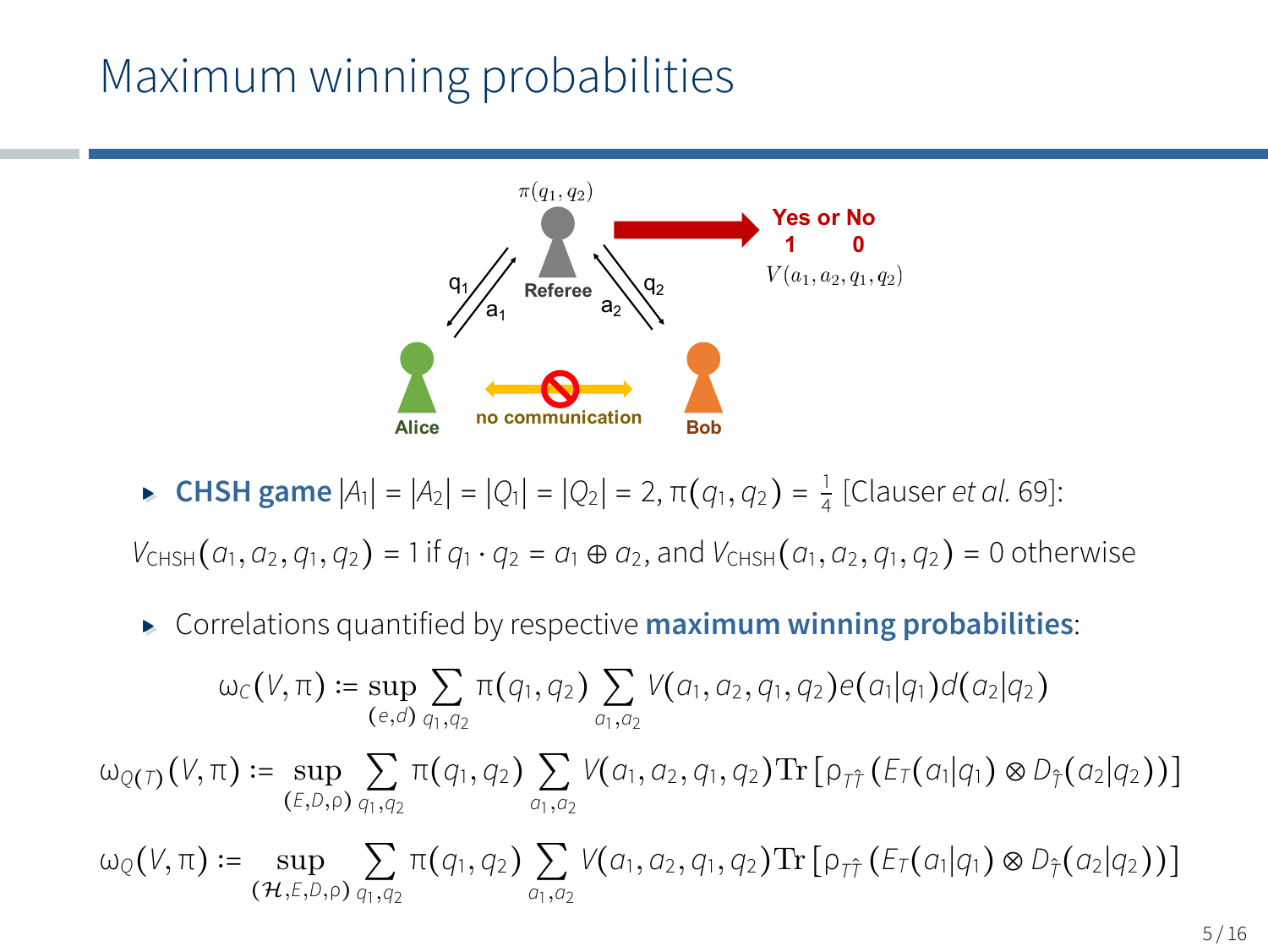## Previous results

 $\triangleright$  **CHSH game** ω $\circ$ ( $V$ CHSH) ≡ ω $\circ$ ( $V$ CHSH, 1/4) [Clauser *et al.* 69, Tsirelson 80]:

$$
\omega_{\text{C}}(V_{\text{CHSH}}) = 0.75 < 0.85 \approx \frac{1}{2} \left( 1 + \frac{1}{\sqrt{2}} \right) = \omega_{\text{Q(2)}}(V_{\text{CHSH}}) = \omega_{\text{Q}}(V_{\text{CHSH}})
$$

Hardness:

- $\blacktriangleright$  Approx. ω<sub>*C*</sub>(*V*, π) to constant multiplicative factor NP-hard [Arora *et al.* 98]
- $\rightarrow$  Approx. ω<sub>*Q*</sub>(*V*, π) not possible for an algorithm running in finite time [Ji *et al.* 20]

Algorithms:

- $\blacktriangleright$  Quasi-polynomial time algorithm to approximate  $\omega_c(V,\pi)$  to constant additive error for free games [Aaronson *et al.* 14, Brandão & Harrow 17]
- $\triangleright$  Polynomial time algorithms to compute  $\omega_0(V,\pi)$  for XOR [Cleve *et al.* 04] and unique games [Kempe *et al.* 10]
- $▶$  NPA hierarchy: strong heuristics to approximate  $ω<sub>O</sub>(V, π)$  [Navascués *et al.* 08]

### **Ouestion**

What about  $\omega_{O(T)}(V,\pi)$  for fixed dimension *T*?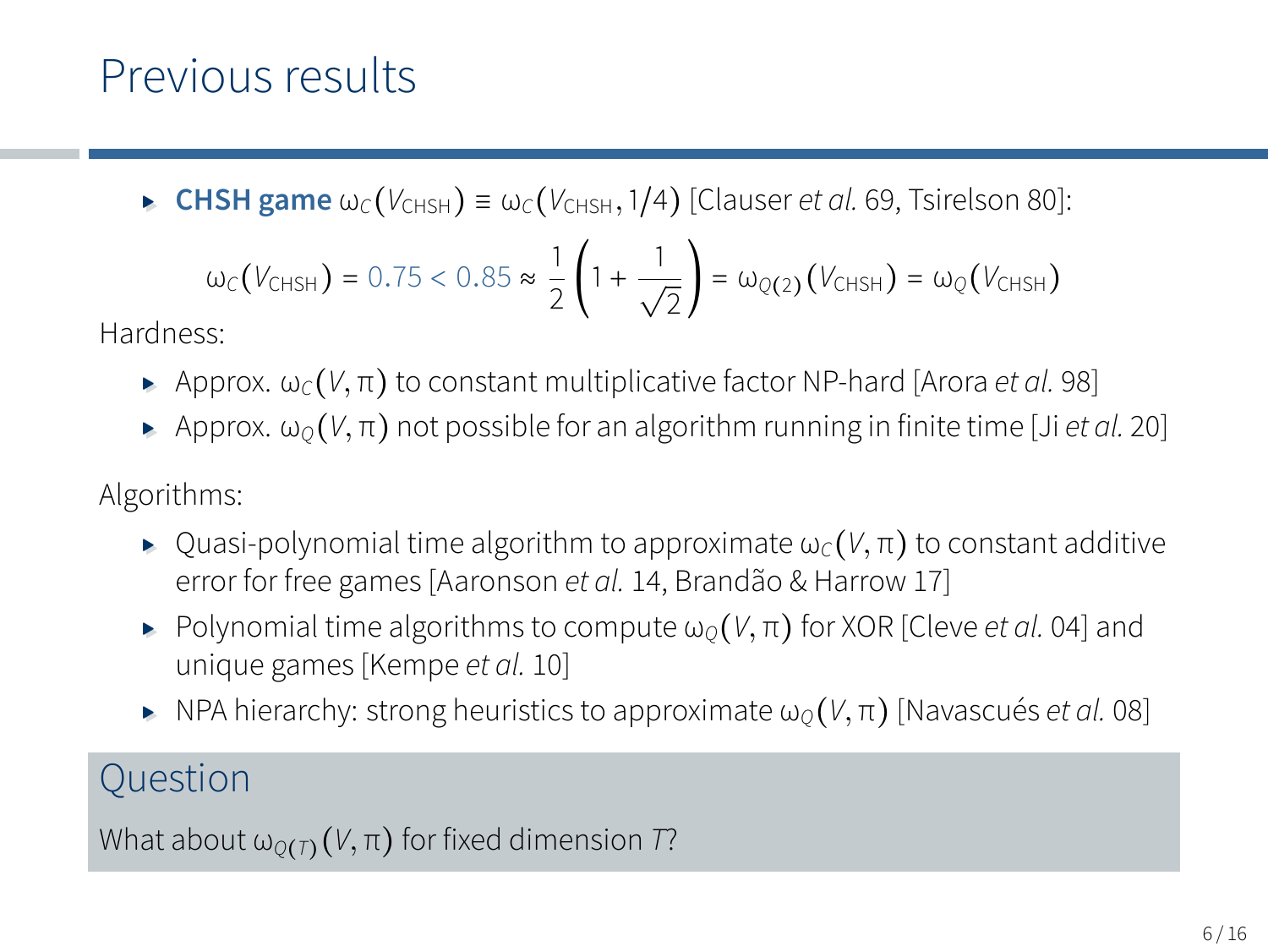Quantum correlations of fixed dimension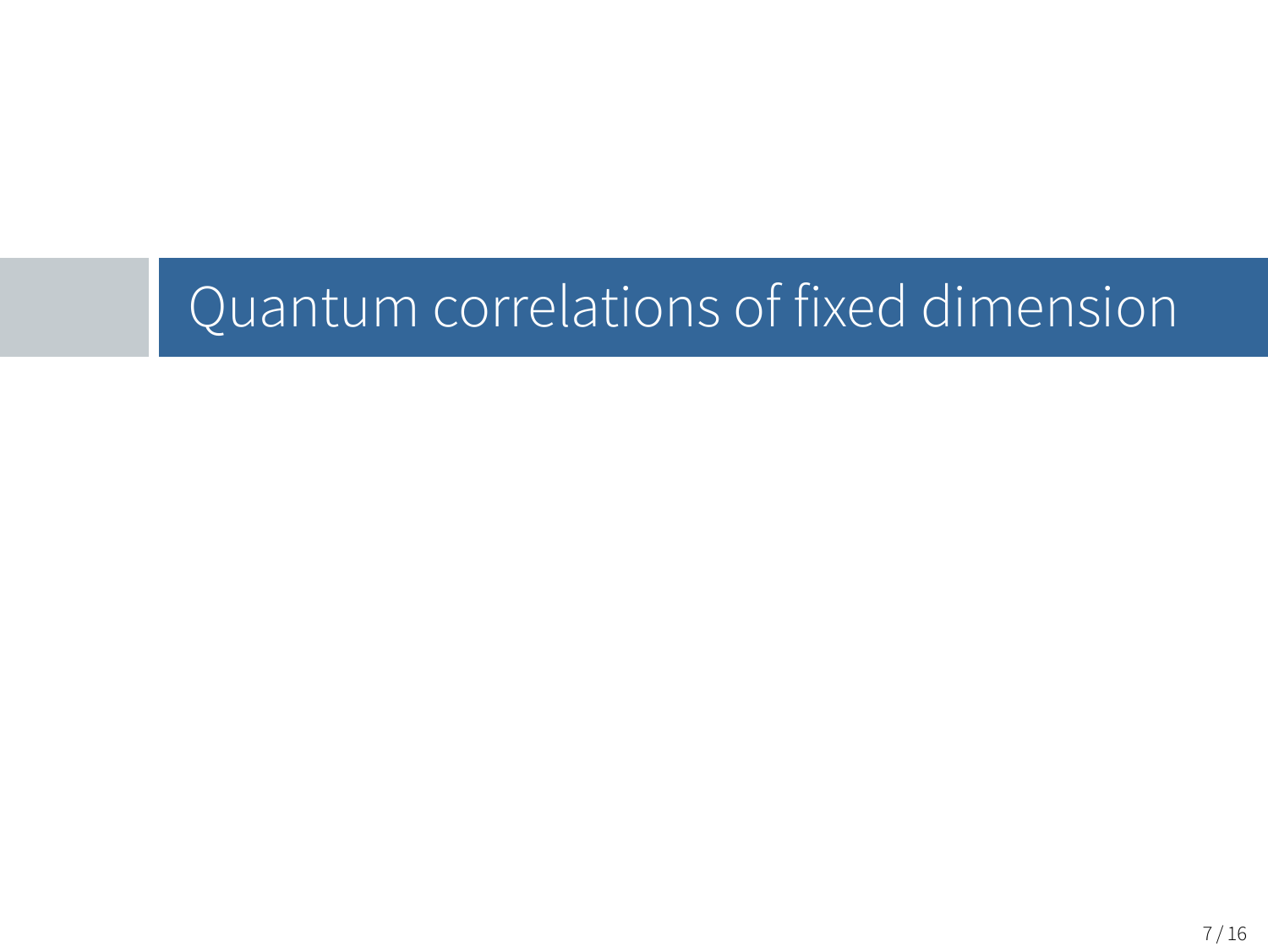## Quantum correlations of fixed dimension

Motivation:

- ▸ Quantum information processing, e.g., quantum error correction [B. *et al.* 18]
- $\blacktriangleright$  Device-independence: **dimension witness** for  $\omega_{O(T)}(V,\pi) < \omega_{O}(V,\pi)$

Algorithms:

 $▶$  Various heuristics to approximate  $ω_{O(T)}(V, π)$  [Navascués *et al.* 14/15], but known worst case guarantee is **exponential**

#### Main result

For free games, i.e., π(*q*1*, q*<sup>2</sup>) = π(*q*<sup>1</sup>) × π(*q*<sup>2</sup>), with ∣*Q*<sup>1</sup>∣ = ∣*Q*<sup>2</sup>∣ =∶ *Q* and ∣*A*<sup>1</sup>∣ = ∣*A*<sup>2</sup>∣ =∶ *A*, we give an approximation algorithm with complexity

$$
\exp\left(\mathcal{O}\left(\frac{T^{12}}{\epsilon^2}\log(A\mathcal{T})\left(\log(Q) + \log(A\mathcal{T})\right)\right)\right)
$$

to compute additive ε-approximations of  $ω_{O(T)}(V, π)$ . That is, for fixed dimension *T*, the complexity scales **polynomially** in *Q* and **quasi-polynomially** in *A*.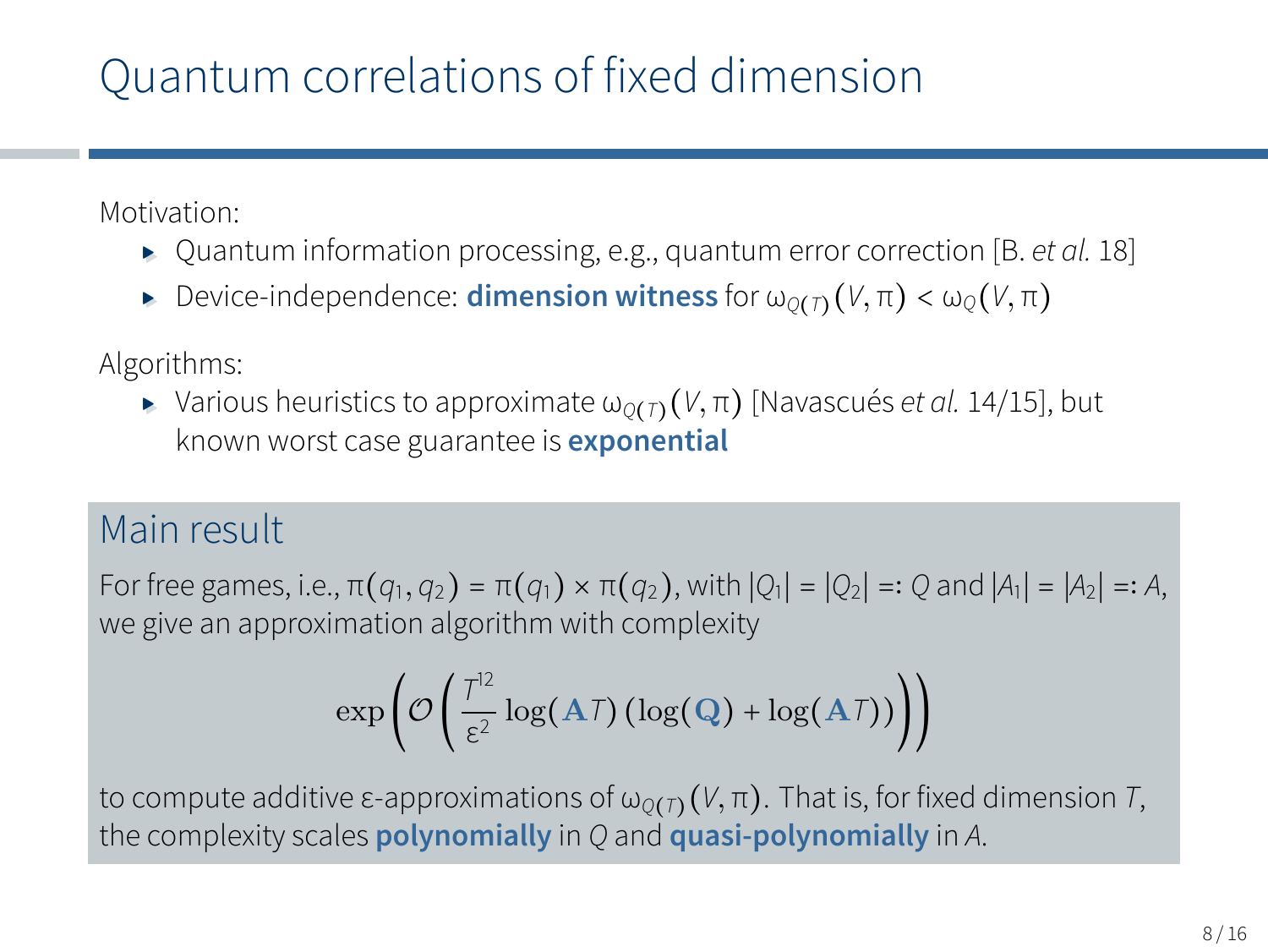$\omega_{Q(T)}(V,\pi) \coloneqq \sup_{(E,D,\rho)} \sum_{q_1,q_2} \pi(q_1,q_2) \sum_{q_1,q_2} V(q_1,q_2,q_1,q_2) \text{Tr} [ \rho_{\tau\hat{\tau}} (E_{\tau}(a_1|q_1) \otimes D_{\hat{\tau}}(a_2|q_2)) ]$ 

$$
\omega_{Q(T)}(V,\pi) = |T|^2 \cdot \sup_{(E,D,\rho)} \text{Tr} \left[ \left( V_{A_1 A_2 Q_1 Q_2} \otimes \Phi_{\tilde{T1} |S\hat{S}} \right) \left( E_{A_1 Q_1 T} \otimes D_{A_2 Q_2 \hat{T}} \otimes \rho_{S\hat{S}} \right) \right]
$$
  
s.t.  $\rho_{S\hat{S}} \ge 0$ ,  $\text{Tr} [\rho_{S\hat{S}}] = 1$ 

$$
E_{A_1Q_1T} = \sum_{a_1, q_1} \pi_1(q_1) |a_1q_1\rangle \langle a_1q_1|_{A_1Q_1} \otimes \frac{E_T(a_1|q_1)}{|T|} \ge 0, E_{Q_1T} = \sum_{q_1} \pi_1(q_1) |q_1\rangle \langle q_1|_{Q_1} \otimes \frac{\mathrm{id}_T}{|T|}
$$
  

$$
D_{A_2Q_2\hat{T}} = \sum_{a_2, q_2} \pi_2(q_2) |a_2q_2\rangle \langle a_2q_2|_{A_2Q_2} \otimes \frac{D_{\hat{T}}(a_2|q_2)}{|T|} \ge 0, D_{Q_2\hat{T}} = \sum_{q_2} \pi_2(q_2) |q_2\rangle \langle q_2|_{Q_2} \otimes \frac{\mathrm{id}_{\hat{T}}}{|T|}
$$

▸ By linearity, equivalently optimize over

$$
\sum_i p_i \cdot \vec{E}^i_{A_1Q_1T} \otimes D^i_{A_2Q_2\hat{T}} \otimes \rho^i_{S\hat{S}}
$$

⇒ tripartite **quantum separability problem** with linear constraints!

▸ Hard problem [Gharibian 10], but DPS hierarchy [Doherty *et al.* 02] gives approximation algorithms via **quantum de Finetti theorems**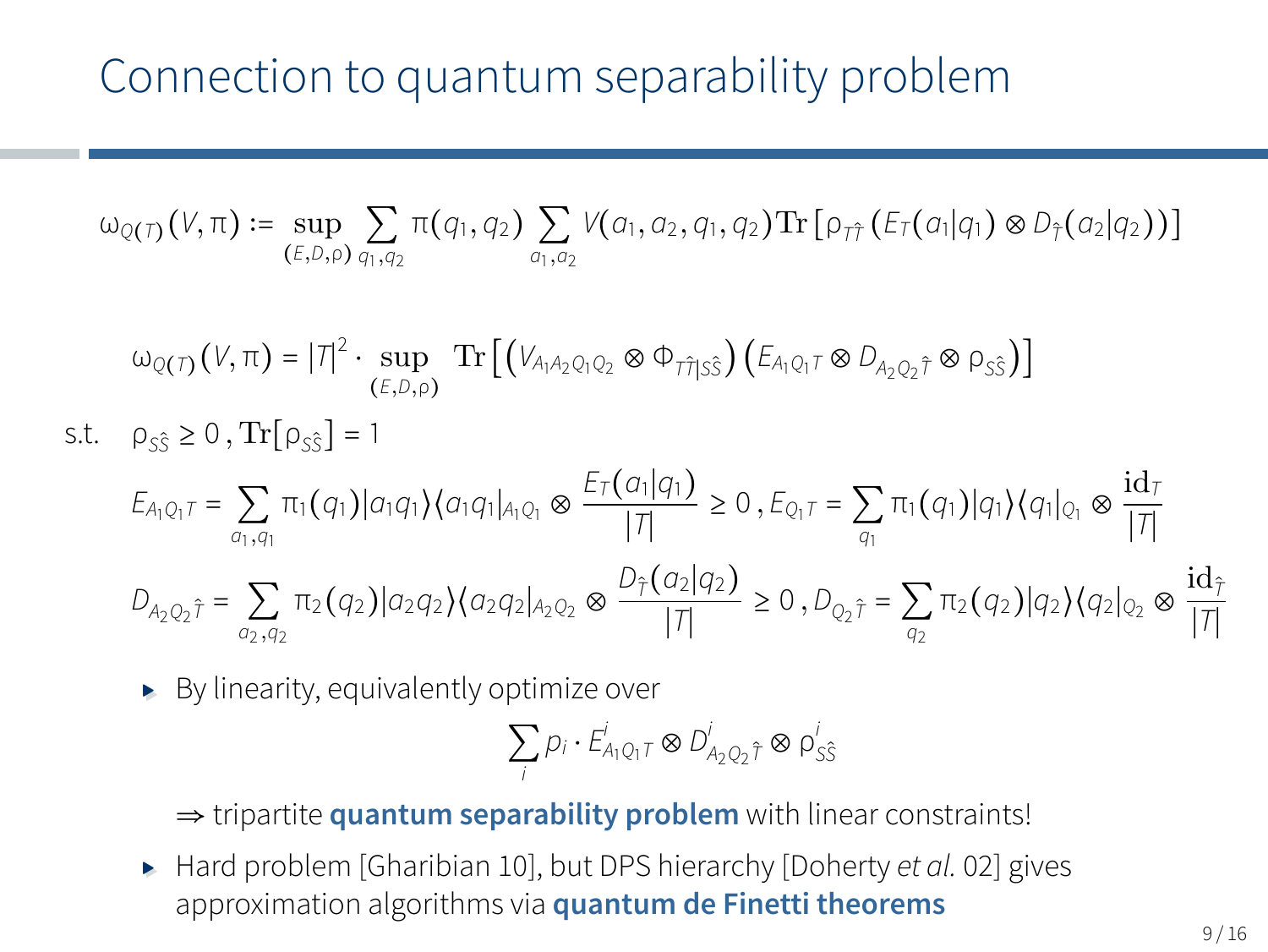Quantum de Finetti theorems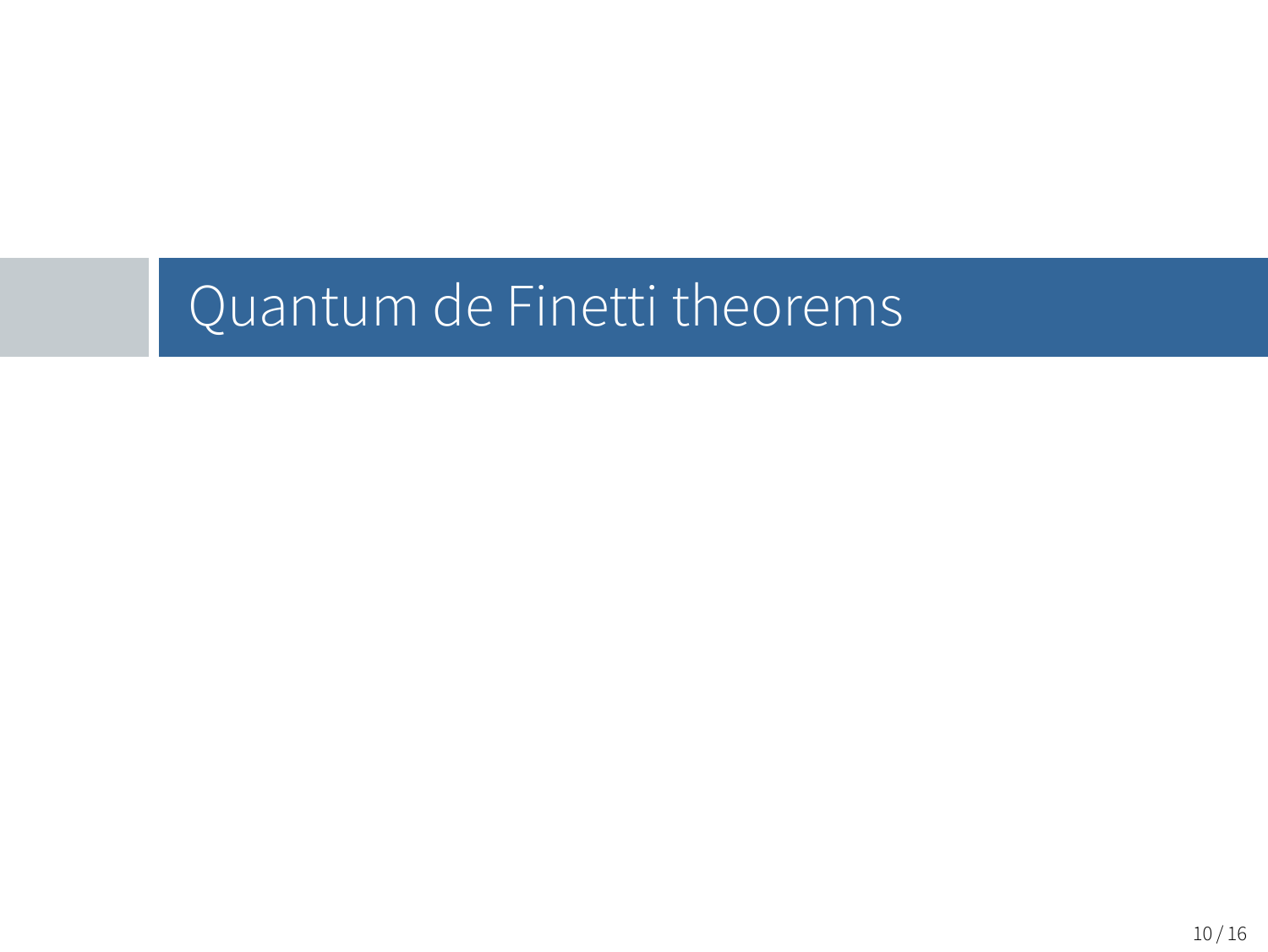## Monogamous entanglement

▸ Quantum states <sup>ρ</sup>*AB* are called *<sup>n</sup>***-shareable** on *<sup>B</sup>* with respect to *<sup>A</sup>* if

$$
\rho_{AB_1^n} \equiv \rho_{AB_1\cdots B_n} \text{ with } \rho_{AB_j} = \rho_{AB} \ \forall j \in [n]
$$

⇒ characterizes separable states [Stoermer 69]

#### Quantum de Finetti

For *n*-shareable quantum states  $\rho_{AB}$ , there exist probabilities  $\{\rho_i\}_{i\in I}$  and quantum states  $\sigma_A^i$ ,  $\omega_B^i$   $\forall i \in I$  such that [Christandl *et al.* 07]

$$
\left\|\rho_{AB}-\sum_{i\in I}p_i\cdot\sigma_A^i\otimes\omega_B^i\right\|_1\leq\frac{|B|^2}{n}.
$$

- ▸ *<sup>n</sup>***-shareable is efficient criteria** to check (positive semi-definite) though *n* ≫ |*B*|<sup>2</sup> needed for good approximation on the set of separable states
- ▸ Tripartite quantum de Finetti with linear constraints?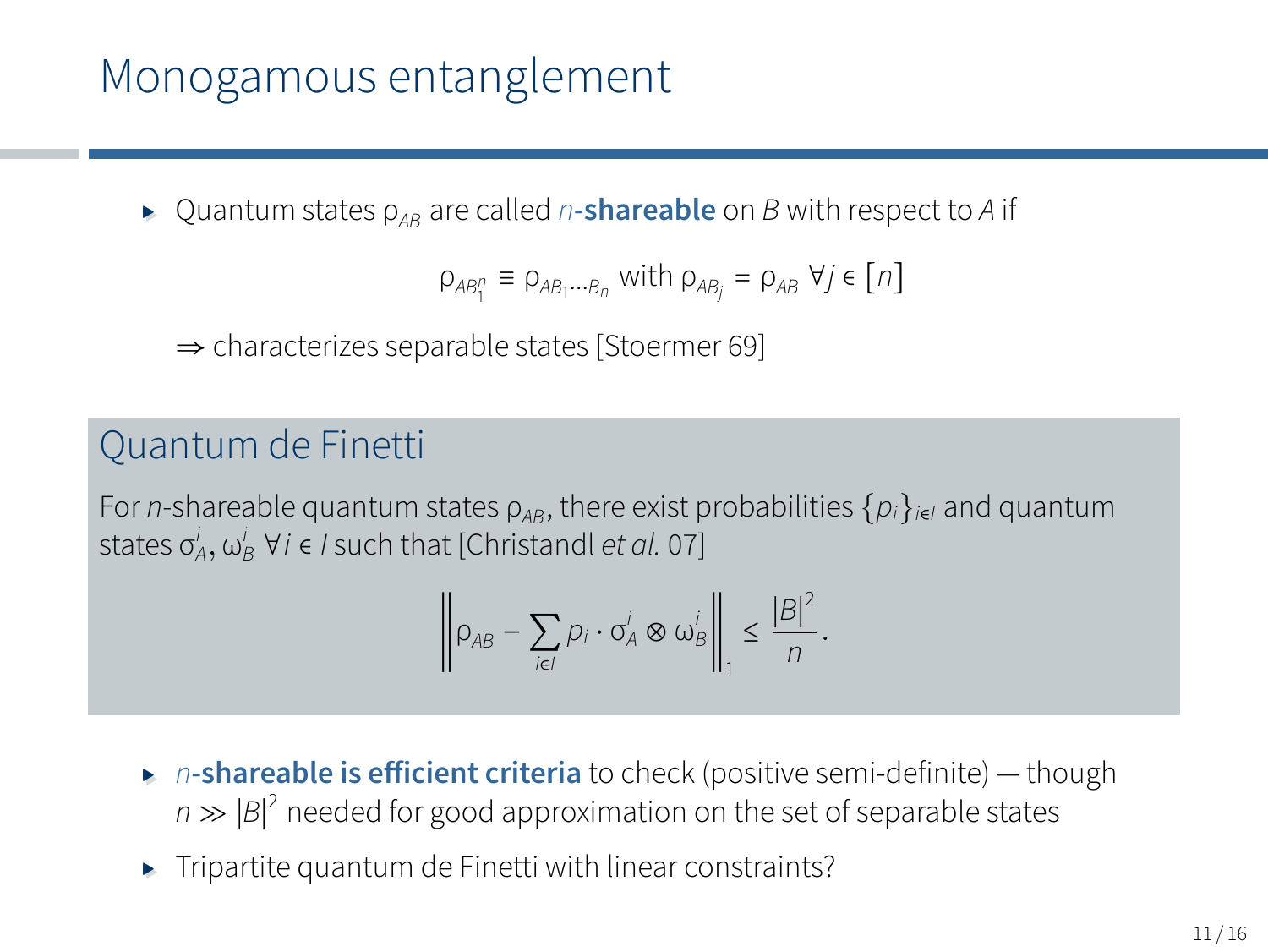## Adapted quantum de Finetti

#### Tripartite with linear constraints

For ρ*ABC n***-shareable** on *B* wrt *AC<sup>n</sup>* and *n*-shareable on *C* wrt *AB<sup>n</sup>* , there exist  $\mathsf{probabilities}\left\{\rho_i\right\}_{i\in I}$  and quantum states  $\sigma_A^i$ ,  $\omega_B^i$  and  $\gamma_C^i$  ∀*i* ∈ *I* such that

$$
\left\|\rho_{ABC} - \sum_{i\in I} p_i\cdot \sigma_A^i\otimes \omega_B^i\otimes \gamma_C^i\right\|_1 \leq \mathcal{O}\left(|B||C|\cdot \sqrt{\frac{\log |A| + \log |B|}{n} + \frac{\log |A|}{n}}\right)
$$

where for linear maps  $\mathcal{E}_{\mathbb{A}\to\widetilde{\mathbb{A}}}, \mathbb{A}_{\mathbb{B}\to\widetilde{\mathbb{B}}},$  and  $\Gamma_{\subset\to\widetilde{\mathbb{C}}}$  and operators  $\mathcal{X}_{\widetilde{\mathbb{A}}}, \mathcal{Y}_{\widetilde{\mathbb{B}}},$  and  $\mathcal{Z}_{\widetilde{\mathbb{C}}}$ 

$$
\mathcal{E}_{A\to\tilde{A}}\left(\sigma_A^j\right)=\mathcal{X}_{\tilde{A}},\quad \wedge_{B\to\tilde{B}}\left(\omega_B^j\right)=\mathcal{Y}_{\tilde{B}},\quad \Gamma_{C\to\tilde{C}}\left(\gamma_C^j\right)=\mathcal{Z}_{\tilde{C}}\qquad \forall i\in I
$$

whenever for the *n*-shareable extension ρ*ABn<sup>C</sup> <sup>n</sup>* we ask that

$$
(\mathcal{E}_{A\rightarrow \tilde{A}}\otimes \mathcal{I}_{B^nC^n}) (\rho_{AB^nC^n}) = \mathcal{X}_{\tilde{A}}\otimes \rho_{B^nC^n}
$$

$$
(\Lambda_{B\rightarrow \tilde{B}}\otimes \mathcal{I}_{B^{n-1}C^n}) (\rho_{B^nC^n}) = \mathcal{Y}_{\tilde{B}}\otimes \rho_{B^{n-1}C^n}
$$

$$
(\mathcal{I}_{B^nC^{n-1}}\otimes \Gamma_{C\rightarrow \tilde{C}})(\rho_{B^nC^n}) = \mathcal{Z}_{\tilde{C}}\otimes \rho_{B^nC^{n-1}}.
$$

▸ NB: Standard quantum de Finetti not sufficient for linear constraints [B. *et al.* 18]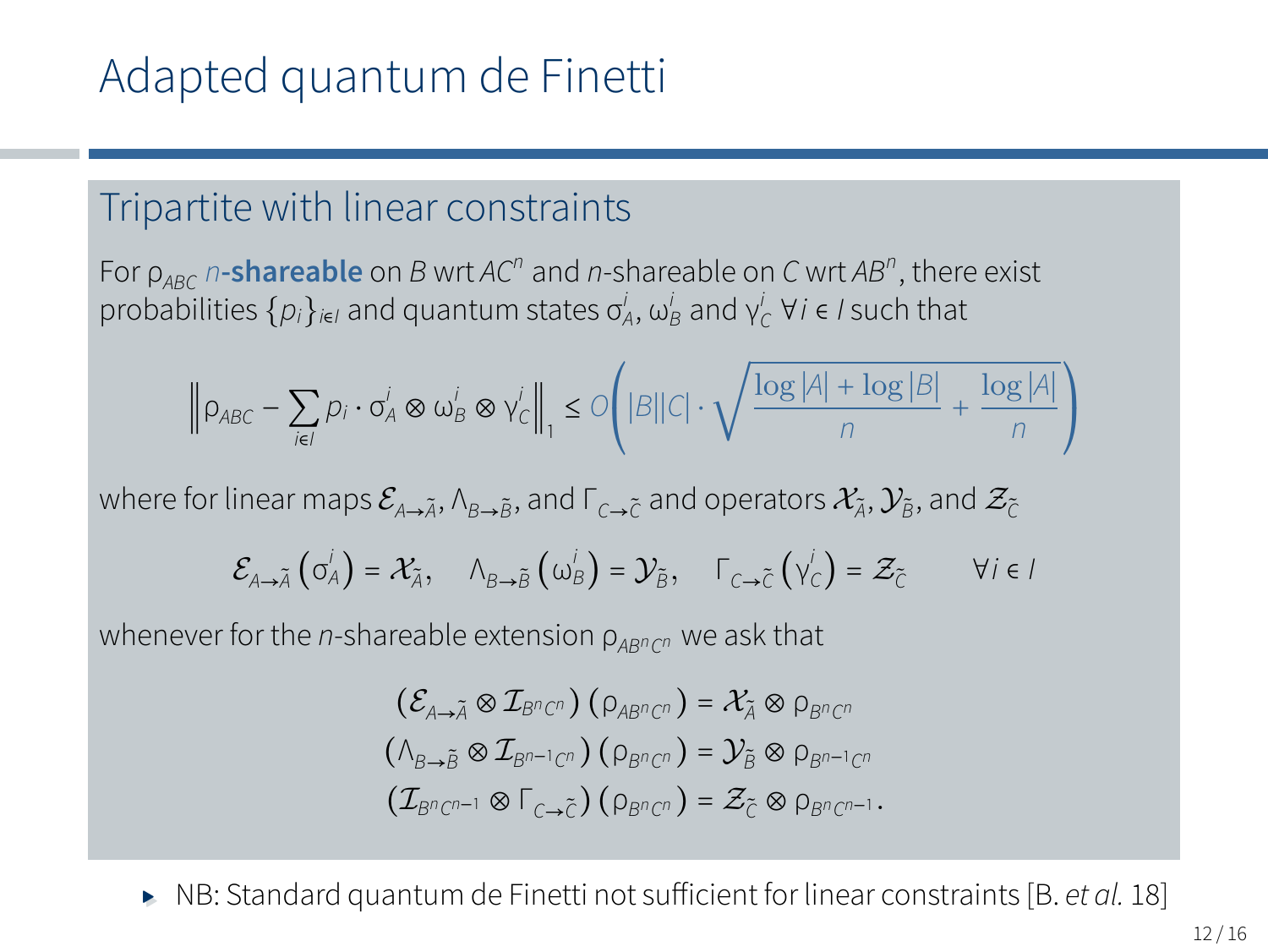## Proof: quantum entropy inequalities

▸ Ingredient I: by quantum Pinsker's inequality

$$
2\|\rho - \sigma\|_{1}^{2} \le D(\rho\|\sigma) := \mathrm{Tr}[\rho(\log \rho - \log \sigma)]
$$

work with **quantum relative entropy** distance [Brandão & Harrow 16/17]

▸ Ingredient II: multipartite quantum mutual information [Yang *et al.* 09]

$$
I(A_1 : A_2 : \ldots : A_n | R)_{\rho} := \sum_{i=1}^n H(A_i R) - H(A_1 A_2 \ldots A_n R) - H(R)
$$
  

$$
H(R)_{\rho} := -\text{Tr} [\rho_R \log \rho_R] \quad \text{von Neumann entropy}
$$

and corresponding **quantum entropy inequalities**

 $I(A_1: \ldots: A_n|R)_0 = I(A_1: A_2|R)_0 + I(A_1A_2: A_3|R)_0 + \ldots + I(A_1 \ldots A_{n-1}: A_k|R)_0$  $I(A_1A_2: A_3|R)_0 = I(A_2: A_3|R)_0 + I(A_1: A_3|A_2R)_0$ 

- ► Ingredient III: measurement  $\mathcal{M}_B$  with at most  $\left|\mathcal{B}\right|^6$  outcomes such that  $\|(I_A \otimes \mathcal{M}_B)(\rho_{AB} - \sigma_{AB})\|_1 \leq \|\rho_{AB} - \sigma_{AB}\|_1 \leq 2|B| \cdot \| (I_A \otimes \mathcal{M}_B)(\rho_{AB} - \sigma_{AB})\|_1$ 
	- ⇒ optimal distortion relative to quantum side information [Lami *et al.* 18]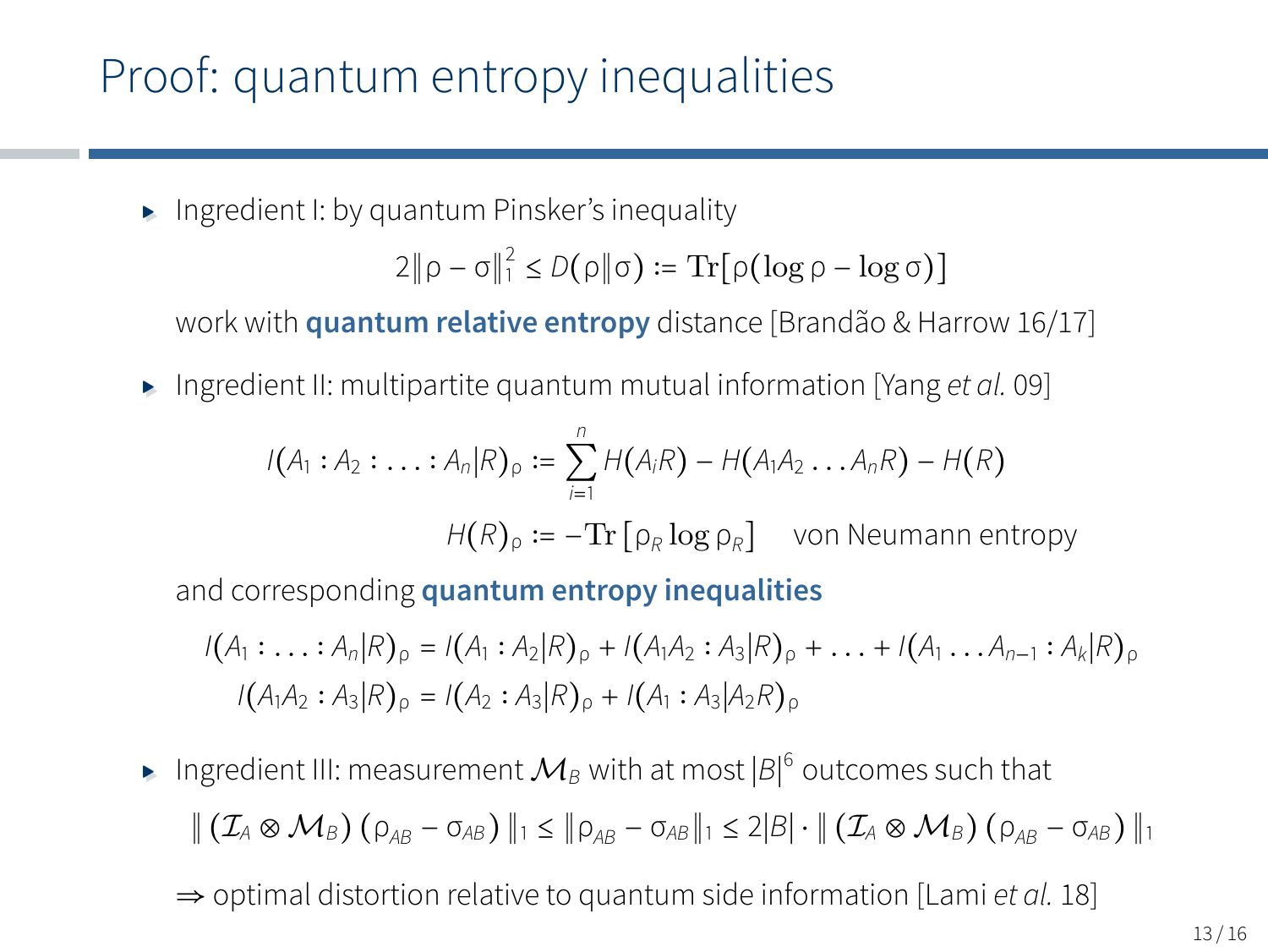Main result: approximation algorithm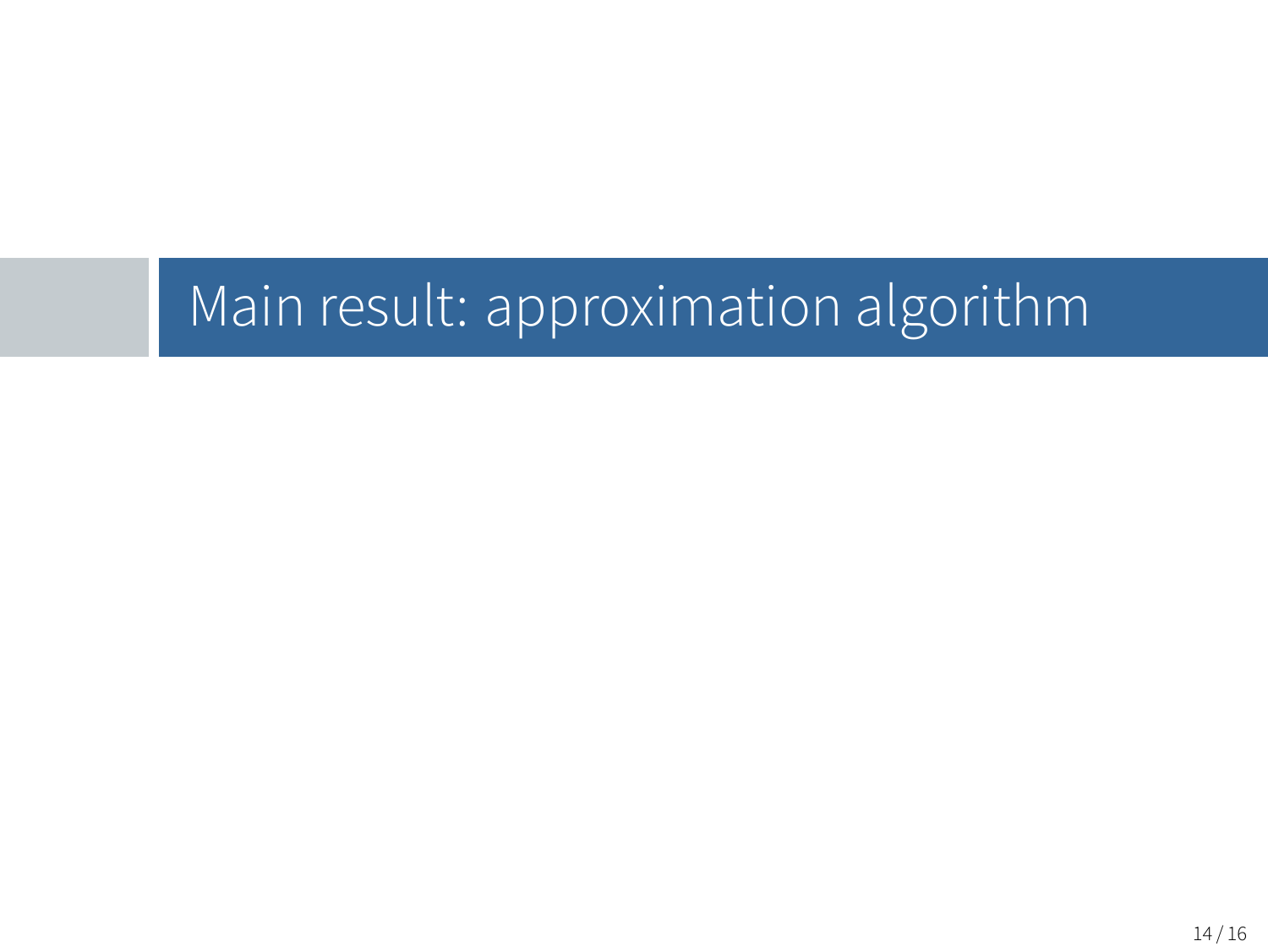## Approximation algorithm for free games

We get semi-definite program approximations sdp*<sup>n</sup>* (*V,* π*, T*) on the **maximum winning probability** of free games with the guarantee

$$
0 \leq \textnormal{sdp}_n \big( V , \pi , \mathcal{T} \big) - \omega_{\mathbb{Q} \left( \mathcal{T} \right)} \big( V , \pi \big) \leq O \left( T^6 \cdot \sqrt{\frac{\log ( \mathcal{T} A )}{n}} \right)
$$

in the form

$$
sdp_{n}(V, \pi, \mathcal{T}) := |\mathcal{T}|^{2} \max_{\rho} \text{Tr}\left[\left(V_{A_{1}A_{2}Q_{1}Q_{2}} \otimes \Phi_{\mathcal{T}\tilde{T}|S}\right) \rho_{(A_{1}Q_{1}\mathcal{T})(A_{2}Q_{2}\tilde{T})(S\tilde{S})}\right]
$$
  
s.t.  $\rho_{(A_{1}Q_{1}\mathcal{T})(A_{2}Q_{2}\tilde{T})^{n}(S\tilde{S})^{n}} \ge 0$ ,  $\text{Tr}\left[\rho_{(A_{1}Q_{1}\mathcal{T})(A_{2}Q_{2}\tilde{T})^{n}(S\tilde{S})^{n}}\right] = 1$   
 $\rho_{(A_{1}Q_{1}\mathcal{T})(A_{2}Q_{2}\tilde{T})(S\tilde{S})} \qquad n\text{-shareable on } (A_{2}Q_{2}\tilde{\mathcal{T}}) \text{ wrt } (A_{1}Q_{1}\mathcal{T})(S\tilde{S})^{n}$   
 $\rho_{(A_{1}Q_{1}\mathcal{T})(A_{2}Q_{2}\tilde{T})(S\tilde{S})} \qquad n\text{-shareable on } (S\tilde{S}) \text{ wrt } (A_{1}Q_{1}\mathcal{T})(A_{2}Q_{2}\tilde{T})^{n}$   
 $\text{Tr}_{A_{1}}\left[\rho_{(A_{1}Q_{1}\mathcal{T})(A_{2}Q_{2}\tilde{T})^{n}(S\tilde{S})^{n}}\right] = \left(\sum_{q_{1}} \pi_{1}(q_{1})|q_{1}\rangle\langle q_{1}|_{Q_{1}} \otimes \frac{\text{id}_{\tilde{T}}}{|\mathcal{T}|}\right) \otimes \text{Tr}_{A_{1}Q_{1}\mathcal{T}}\left[\rho_{(A_{1}Q_{1}\mathcal{T})(A_{2}Q_{2}\tilde{T})^{n}(S\tilde{S})^{n}}\right]$   
 $\text{Tr}_{A_{2}}\left[\rho_{(A_{1}Q_{1}\mathcal{T})(A_{2}Q_{2}\tilde{T})^{n}(S\tilde{S})^{n}}\right] = \left(\sum_{q_{2}} \pi_{2}(q_{2})|q_{2}\rangle\langle q_{2}|_{Q_{2}} \otimes \frac{\text{id}_{\tilde{T}}}{|\mathcal{T}|}\right) \otimes \text{Tr}_{A_{2}Q_{2}\tilde{\mathcal{T}}}\left[\rho_{(A_{1}Q_{1}\math$ 

▸ NB: positive partial transpose and dimension agnostic NPA criteria to add